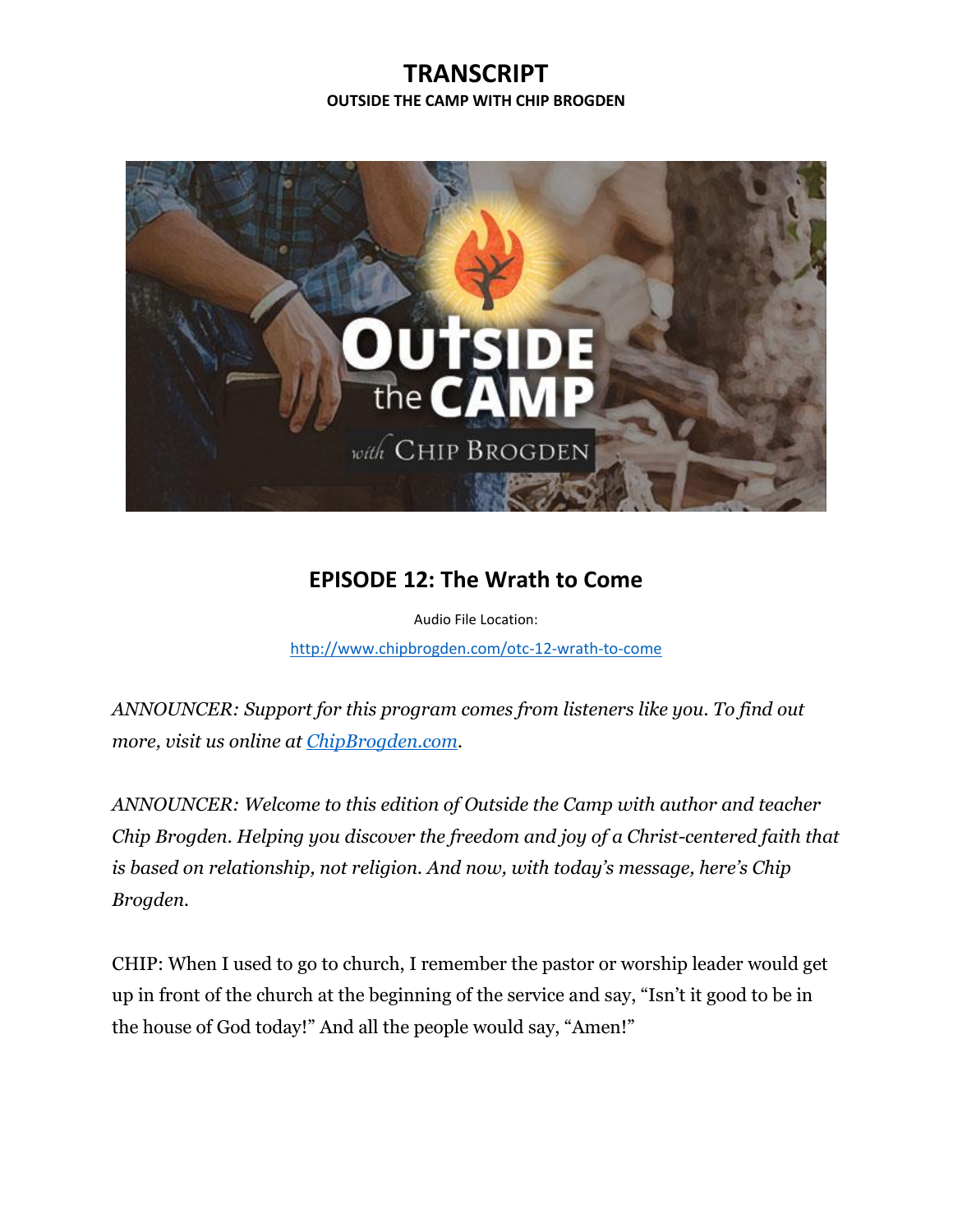Then, when I was a pastor and a worship leader, I would get up in front of the church at the beginning of the service and say the same thing: "Isn't it good to be in the house of God today!" And all the people would say, "Amen!"

Then, God granted me a spiritual vision of Christ, a revelation of Christ seated in heavenly places. I've talked about that testimony elsewhere. But when God showed me His Son, He also showed me the Body of Christ: the *Ekklesia*, a House of Living Stones. And, as I say, that was the beginning of the end of my career as a preacher for Organized Religion.

Today, my friend, I would like to greet you with something different than the way I used to greet my fellow church-goers. Instead of saying, "Isn't it good to be in the house of God today," I want to welcome you to this program today by saying, "Isn't it good TO BE the house of God today!"

Yes, it is! It is good to *be* the Church, to *be* a House of Living stones, to *be* the Body of Christ, to *be* the House of God. We *are* the House of God, Scripture declares – because God does not dwell in Temples made my man. Instead, He says that *we are* the Temple of the Holy Spirit.

To me, that is very freeing, and very liberating. And it is the first step, I believe, to understanding this principle of preparing a place for the Lord in the wilderness – the spiritual desert, symbolizing this place "outside the camp" where we get over our religious addiction and we learn to worship God in Spirit and Truth; where we learn that Christ is More Than Enough, that Christ is More Than Sufficient; where we learn to get *from the Lord* all the things we tried to get from other people, or even tried to get from church, or fellowship.

> **OUTSIDE THE CAMP WITH CHIP BROGDEN** [ChipBrogden.com/OTC](http://chipbrogden.com/OTC)

> > $2<sup>2</sup>$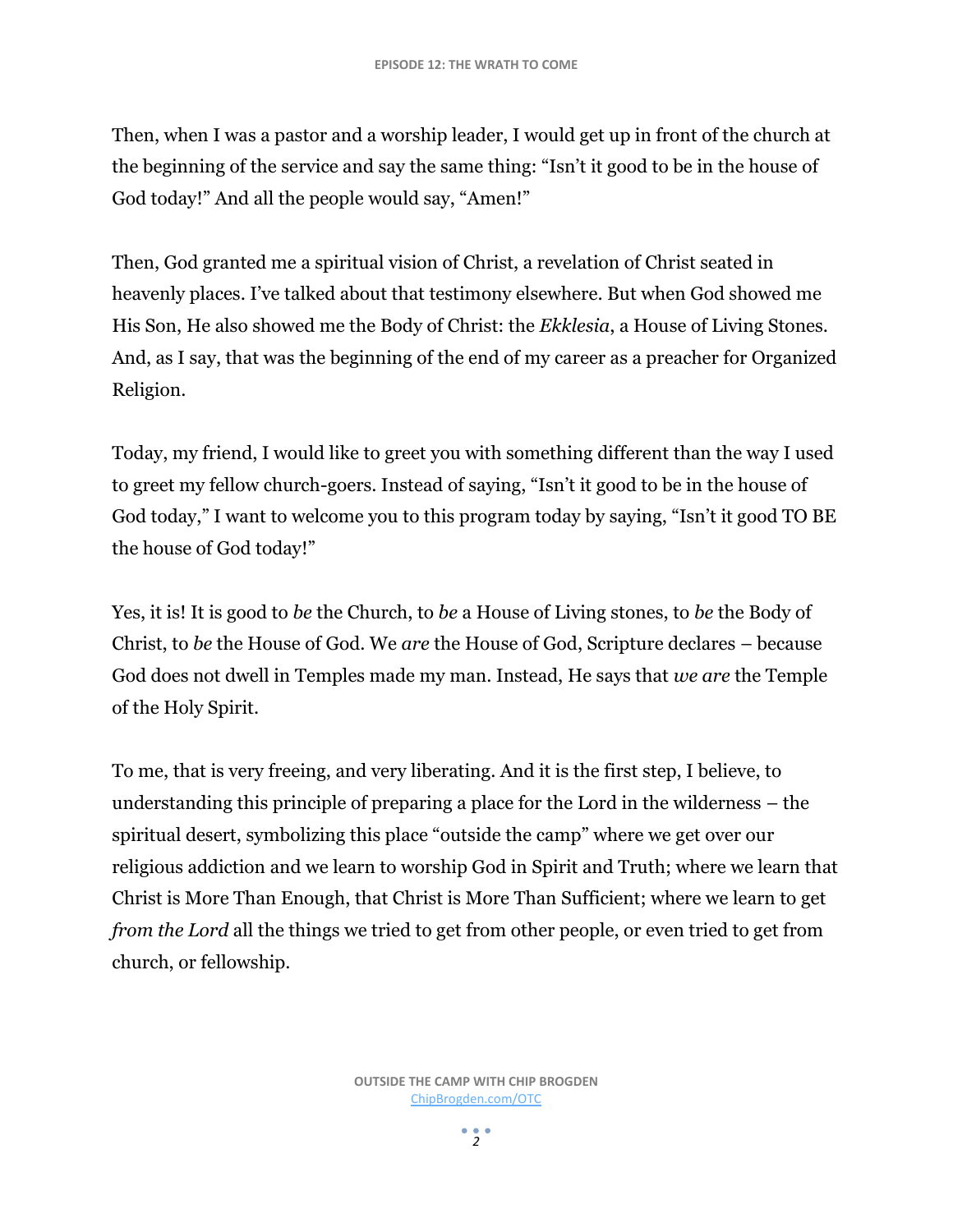It is in this context that we have been considering Matthew chapter 3, both the spiritual importance and the prophetic significance of that wilderness experience. John the Baptist warned that there was wrath to come, that the axe is laid at the root of the tree. What does that mean, and what does that have to do with you and me? What is this judgment and wrath all about? Who's going to be judged, and why?

To get answers to those questions, let's go back to Matthew 3 and see what the Word of God has to say.

\* \* \* \*

CHIP: What we need to do is go outside the camp and bear the reproach of Jesus - and part of that reproach is realizing that I am the temple; I don't go to a temple. I am the church; I don't go to church. I am the New Jerusalem, and there is no temple here, except for me; because I am the temple of the Holy Spirit. And that's who you are. And that's who we are, together. We are the called- out assembly. We are the house of living stones. You have to see that. You have to get that. Once you see it, and once you get it, you can't go back! That's what he's saying in Hebrews. "You don't have a city here. Your city, your hope, your salvation, is not Jerusalem. It's not the old wine skins."

So we go outside the camp and bear His reproach, and the reason we do - John bore witness to it, Jesus bore witness to it - there is wrath to come. It's judgment on the harlot church. Revelation 18. We see that judgment at the end of the age, but we already see that judgment in history. *Our future is written in Israel's past*. Over four hundred years they constructed a system that failed to recognize Jesus and ultimately betrayed him and had Him killed. Forty years after they destroyed Him, they themselves were destroyed. In the same way, Jesus would not be recognized by most people who claim to be His followers today. Most churches would expel Him, would not allow Him in the

> **OUTSIDE THE CAMP WITH CHIP BROGDEN** [ChipBrogden.com/OTC](http://chipbrogden.com/OTC)

> > $\frac{1}{2}$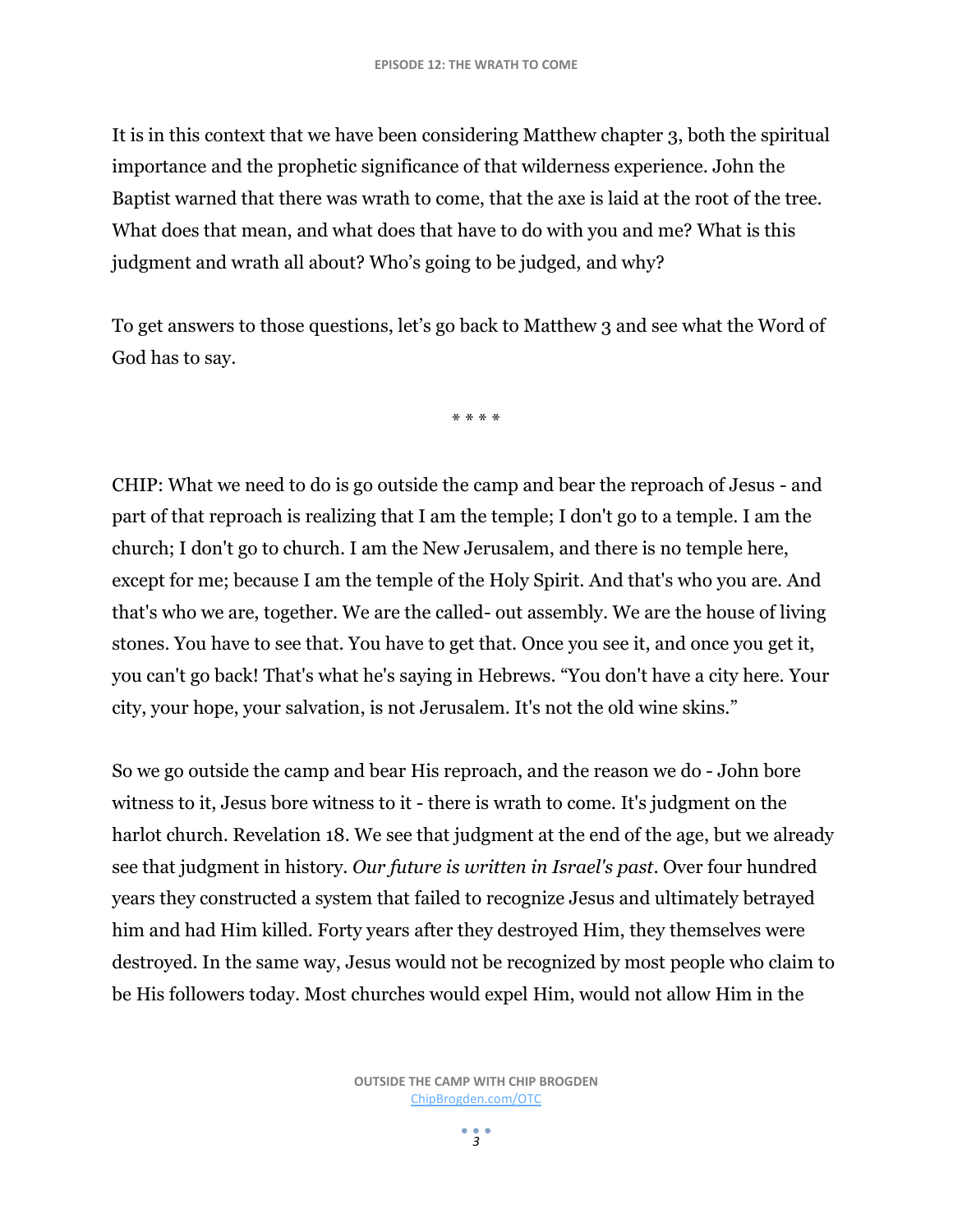pulpit. They wouldn't recognize the Lord Jesus if He walked up the aisle and sat down on the altar. "These people draw near to Me with their mouth, and they honor Me with their lips, but their hearts are far from Me - teaching for doctrine the commandments of men." 1

And we see that judgment in Revelation 2 and 3 on those *ekklesias* - especially the ones that are full of good works. To the Ephesians: "I know your works, all the things you're doing for Me; You've labored and you've done X, Y, and Z. But I have somewhat against you: you have lost your first love! And I don't care about all the good things that you're doing. I don't care if you're reaching out to the community. I don't care if you're healing the sick, or clothing the poor, or feeding the hungry. You're doing all these things, but if you don't love Me, I'll take your candlestick away." Zero tolerance! Zero tolerance! That's idolatry; that's putting good works above the will of God in Christ. So there's wrath to come. We see that judgment on the harlot church in Revelation 18.

Oh… in these days, listen: *Behavior is more important than beliefs*. Behavior is more important than beliefs. I'm not saying beliefs are unimportant; I'm saying your doctrinal nuance, your theological position on the Trinity or all these other things - it's really irrelevant compared to the importance of your *behavior*. That's what John is saying. I don't care if you're a Pharisee, he says; I don't care if you're a Sadducee; but you need to bear fruits worthy of repentance. Bear the fruit. Because the axe is laid to the root of the tree, and if you're not going to bear good fruit, you will be cut down and thrown into the fire. So talking about your beliefs, talking about that you've been a Christian for 28 years, or that you are a child of Abraham, or that you are a member of the First XYZ Church, really doesn't make any difference - your doctrinal position. What matters is your behavior. The fruit, the works, that tells the whole thing.

l  $1$  Mt. 15:8.9.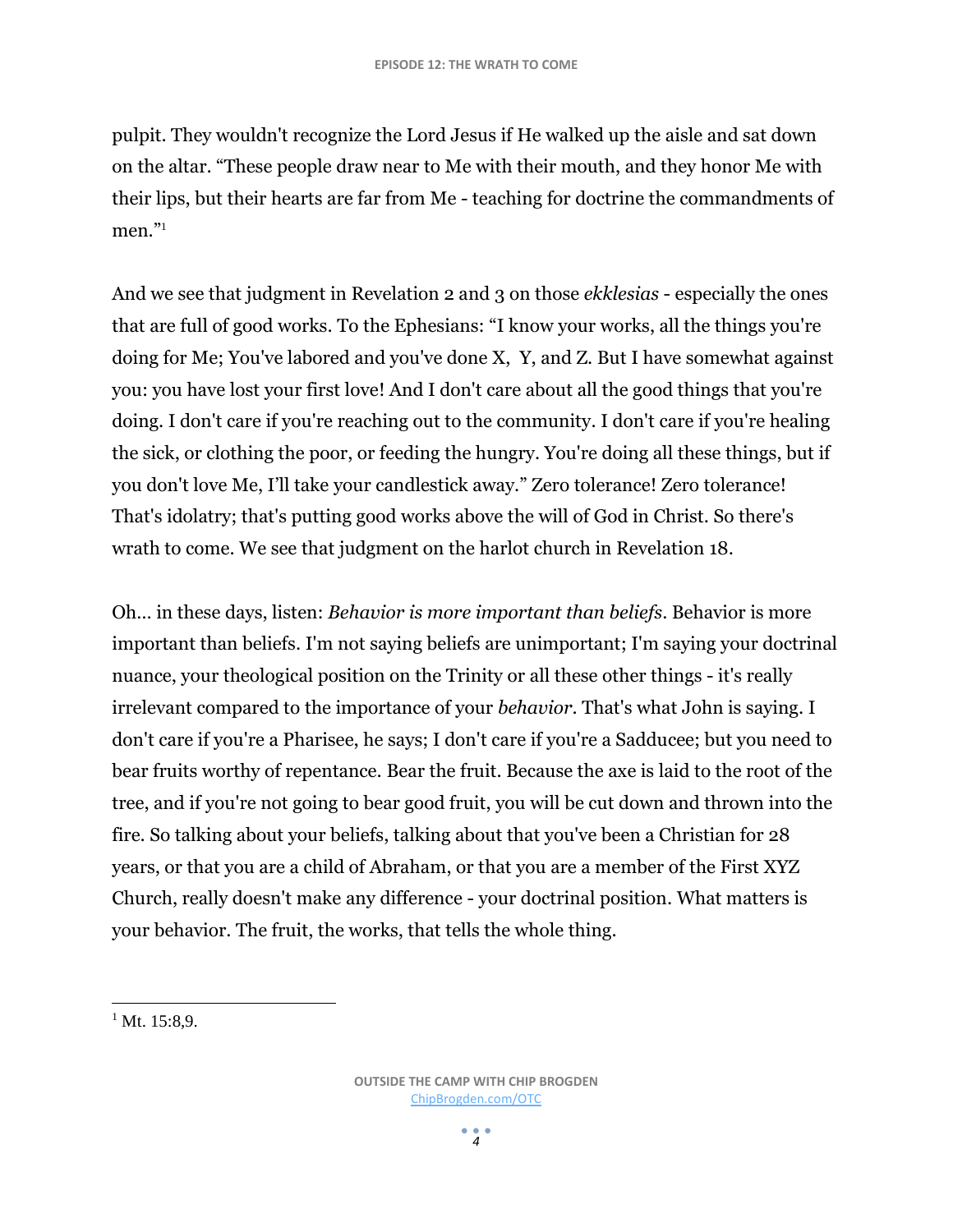"He who hears these words of mine and does them…"<sup>2</sup> Not who can teach the best. Not who can write out their doctrinal statement the best. Not who can *defend* the faith but who can *live* the faith.

So in these last days, your *behavior* is more important than your *beliefs* - because you know what? Anybody can say they believe anything - but I would rather watch how you behave and then I will *know* instantly what you believe.

We will know them by their fruits, Jesus says.<sup>3</sup> Now the other thing you can expect talking about the practical application, what we observe here in Matthew 3 - you can expect the religious spirit, the religious leadership, to *hijack* any movement, create an organization around it, and try to control it. We see it happening every day.

That's why I truly and honestly believe that what God is doing, He's doing in the wilderness, He's doing behind the scenes, He's doing under the radar. There's no television cameras following it around. It's not something that you schedule once a week and say, "Well, let's all get together and let's do this!" It is a sovereign move of God. And guess what? It's not happening up on the platform. It's not happening in the four walls of a religious institution. But it's happening out there in the world – yes, in the "fields that are white unto harvest" that Jesus sends us into.<sup>4</sup> That's where the big movement is -the big movement of the Holy Spirit to increase Christ in these last days.

Whenever you try to create a meeting, and create an organization around it, and try to give it a name, give it an identity, you are opening yourself up to being hijacked by that religious spirit. Happens every time.

 $\overline{a}$  $2^2$  Mt. 7:24.

4 Jn. 4:35.

 $3$  Mt. 7:16.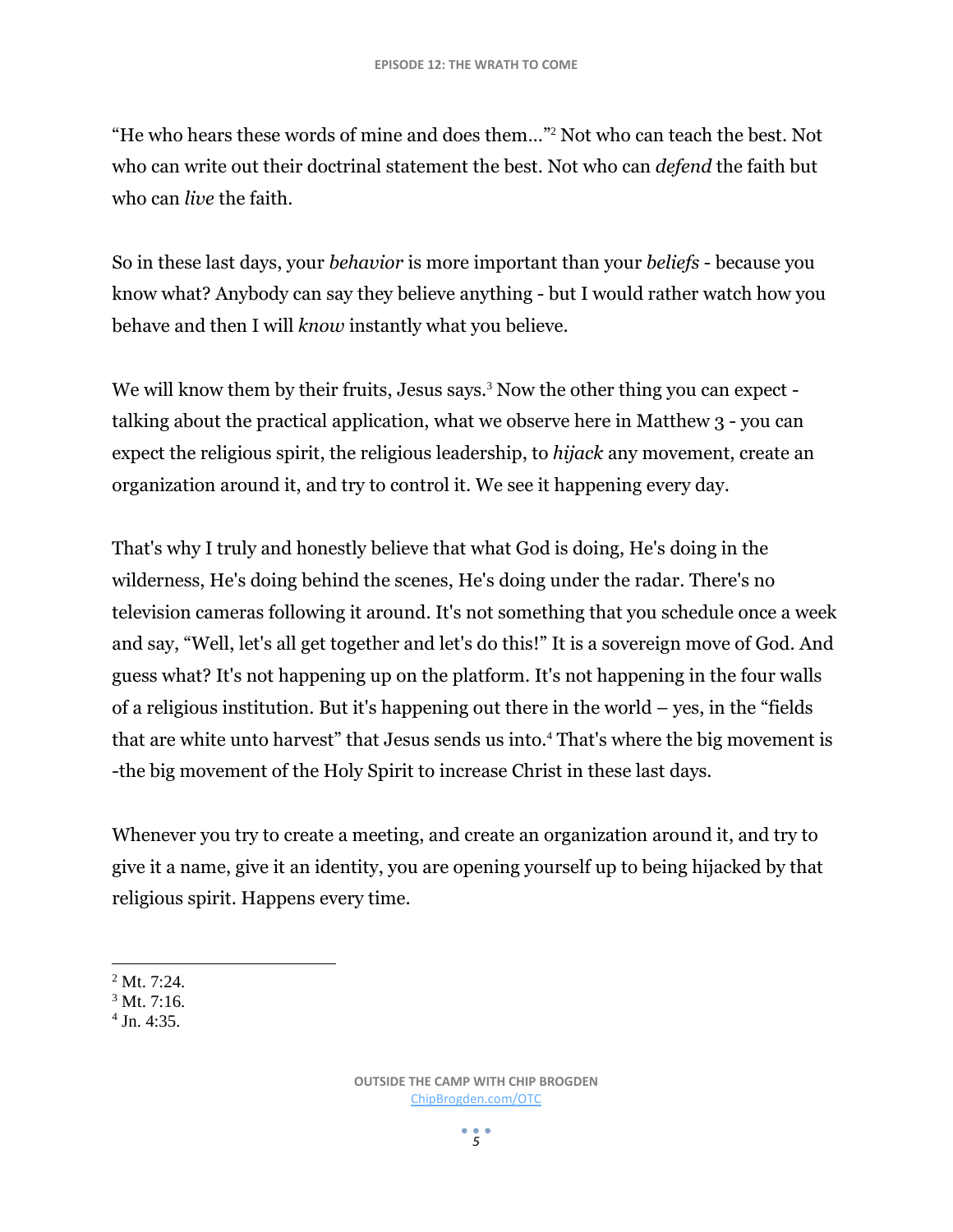How many times have meetings in my home… I joke that I'm going to write a book about our life and our experiences; and in that book, in one of the chapters, I'm going to make a point: that when someone wants to bring a guitar to your house meeting, you should always say no! [Laughs]

Now, I'm trying to be humorous with that! But what I'm saying is: when you have people in your home it starts out nice and simple. And then the guy who used to be the worship leader at the First Yakety Yak Church wants to know, can he bring his guitar? Or worse, he just shows up with it the next time you meet. Wants to lead us in a few choruses with his guitar. Before you know it, someone wants to bring the little transparencies and the sheets with the words and the music on it. And you know, before you know it, it starts getting so big that we start thinking about, "Hmm! We need a bigger place to meet!"

Before you know it, someone knows about a building down the road that's empty, that they could probably get for free, or for a little bit of cost per month. Not too bad. Of course we'll have to start taking up offerings. Of course we've got to have somebody to kind of be in charge. Which means of course we've got to have a Board, elders, some kind of organization - if people are going to give they expect to have a tax deductible receipt, so we've got to get organized...

And I'm saying, before you know it, you have slipped right over the slippery slope and your simple little gathering around the preeminence of Christ has turned into just another run-of-the-mill meeting of religious people who have yet to get over their church addiction, have yet to get over their religious hangover. And now they're just gathering together, doing the *same thing* that they always did before, but they're just doing it on their rules on their terms now. And that's not Spirit and Truth.

 $\frac{•}{6}$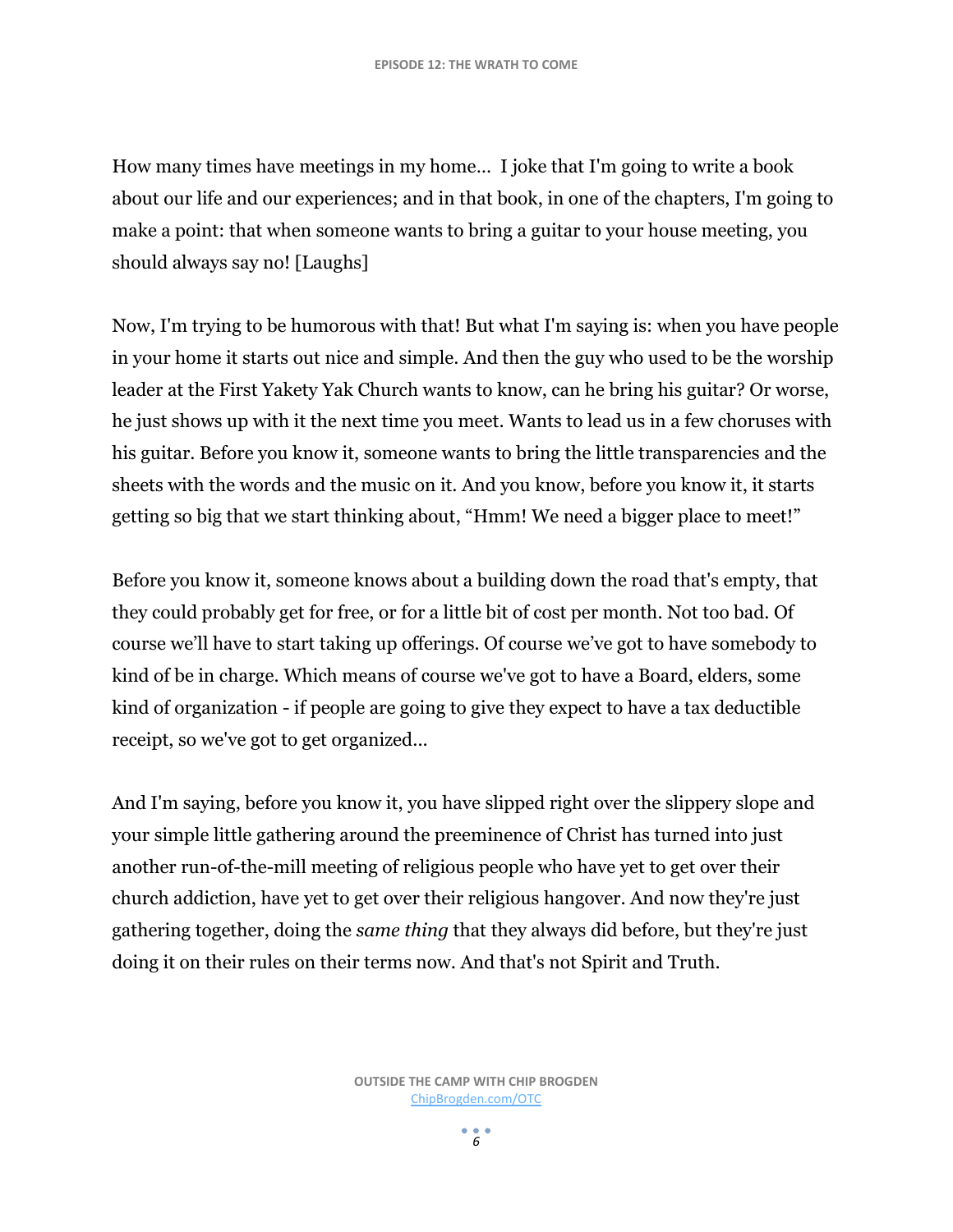I'm saying, what God is doing is completely different. It doesn't even look like that. The kind of "fellowship" that He has us in now has nothing to do with that. Can't be controlled. Can't be scheduled. Can't be hijacked by the spirit of religion, or even by the honest, good-hearted brother who shows up with his guitar, and he's trying to recreate the glory days of his music ministry – can't even be hijacked by that! It's just so… it's so incredible, the way God is opening doors and giving us opportunity and putting people in our life - without us having to create an organization around it. It's just… it's amazing. It's wonderful. It's real life. That's where we live. That's where you live. That's *being* the temple. That's *being* the church.

Well here's the last point I would make about the practical application, as we get ready to close: *the spirit and power of Elijah preceded the second coming of Christ*. We saw it fulfilled there in John the Baptist. But I believe that the Day of the Lord has not fully been realized yet. In a sense, yes, the Day of the Lord was realized when Christ came the first time, when Christ was revealed. But in the Book of Acts it says, "You men of Galilee, why are you looking up into the heavens? This same Jesus, Whom you have seen go up into heaven, will in the same manner return again from heaven." 5

And so I believe that this prophecy in Malachi that says that, "I will send you Elijah the prophet before the great and terrible day of the Lord."<sup>6</sup> Well, that was certainly fulfilled with John the Baptist. But if Jesus is coming again, isn't it possible the prophecy could have a double meaning, and in the same spirit and power of Elijah in a prophetic ministry, a prophetic voice? And it's not just one voice, but many voices. As we draw near to the second coming of Christ there is a prophetic urgency that brings both the same promise and the same meaning that John the Baptist did when he says that the axe is laid to the root of the tree. He is coming to thoroughly purge His threshing floor.

 $\overline{\phantom{a}}$  $5$  Acts 1:11.

 $6$  Mal. 4:5.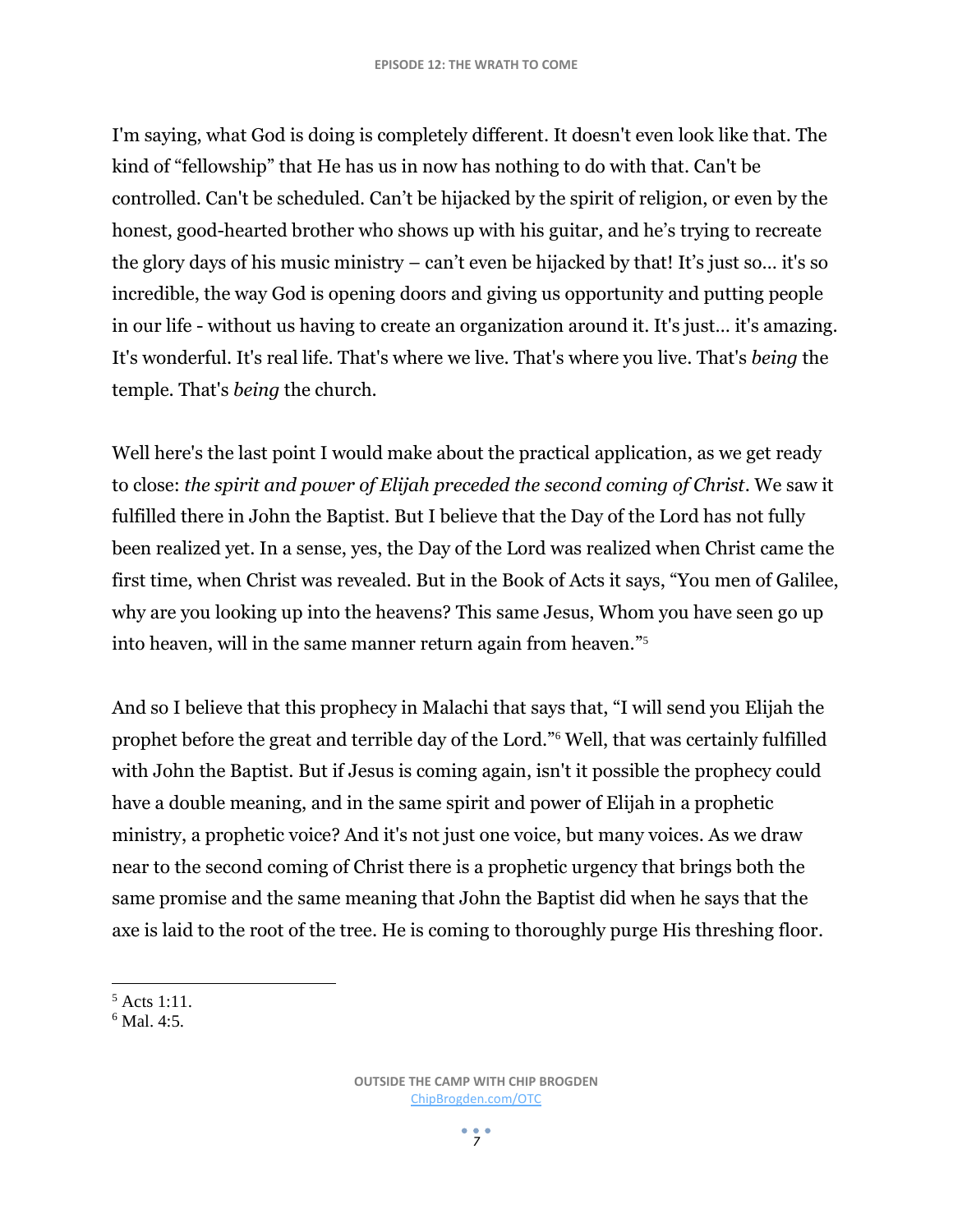He's going to separate wheat from chaff. Also, in Malachi it talks about how, "He will purify the sons of Levi and refine them as gold and silver are refined."<sup>7</sup> He's going to separate the dross from the pure. Separate sheep from goats, foolish from wise.

Well, it happened once; and I believe it's going to happen again, and it is happening, as God raises up the same spirit and power of Elijah here in these last days: to warn God's people to come out of her so that they don't suffer the same judgment.

So we talked about "four hundred silent years." Now I want to talk about "seventeen hundred silent years" - and it's the seventeen hundred silent years from the close of the New Testament to the time that you and I are living in today. Might this be a parallel? In the New Testament, John the Baptist's appears. He's preaching. He's saying, "Repent, because the Kingdom of Heaven is at hand." And he is the voice crying, saying, "In the wilderness, prepare the way of the Lord." And then, not long after that, Jesus Himself appears there in the wilderness. And we see His glory.

Seventeen hundred years since the canon of the New Testament is closed, and here we are today. Isn't it possible? Isn't it likely? That the spirit and power of Elijah in the prophetic ministry (or anyone who is in tune with the Holy Spirit), this should bear witness with you: that we are living in the same period of time? In the middle of a religious system, a hypocritical harlot church system that would not recognize, and does not recognize, Jesus? Fights against the prophetic ministry? Isn't it reasonable to think that God would once again raise up John the Baptist - raise up prophetic voices to sound the alarm, to sound warning, to prepare God's people, and to warn them that the axe is laid to the root at the tree, *before* Jesus appears in that great Day of the Lord?

l  $7$  Mal. 3:3.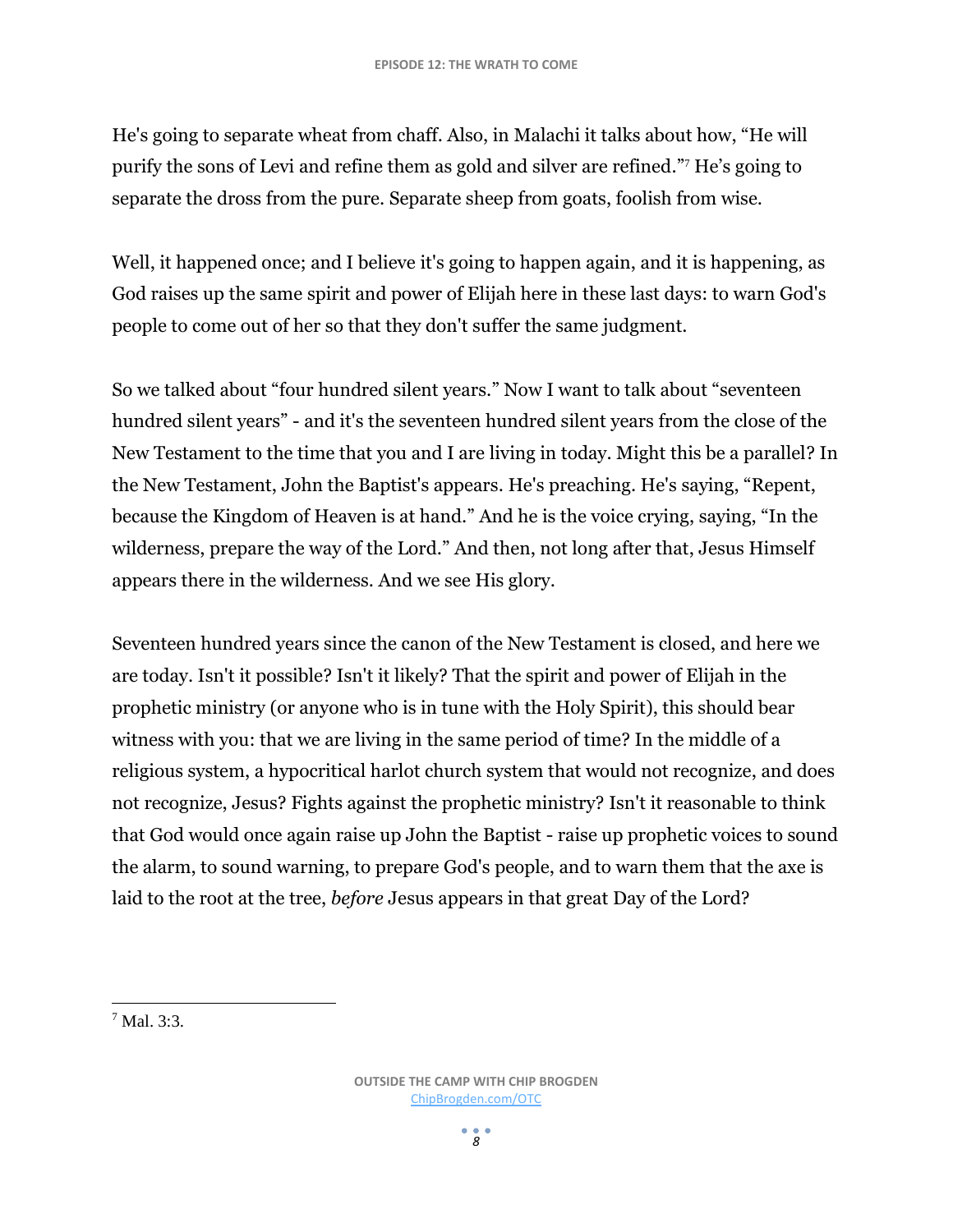I'm saying our future is written in Israel's past. If you want to see where we are heading, all you have to do is look back and see what happened to *them*, because those things happen to *them* as an example for *us.* And during the last seventeen hundred silent years, Christians have created their own harlot religious system that has already rejected and betrayed Christ. The glory has departed. God's calling us, calling His people, in the Book of Revelation, to come out of it.<sup>8</sup> And that system is destroyed in Revelation 18.

So that's why I say *our future is written in Israel's past*.

"Four Christian Sects of the 21st Century." We have the same ones…

1. The **Pharisees**: the Conservatives; the Protestants; the Fundamentalists; even the Charismatics.

2. We have the **Sadducee**s, which represent the Liberals in the church; the Catholics; Orthodox; they are the priests and the politicians.

3. We have the **Essenes**, and who are they? Well, maybe they're the house church people. The hippie Christians. I'm not saying *all* house search folks are hippie Christians! But there's this idea that the way to get back to the New Testament power and reality, and life of the New Testament, is we have to *imitate* them, and we have to *meet* the way they meet, and we have to be more *communal*, and God is love - and it's all about body life, and community life, and fellowship – and they kind of represent a modern day Essene sect.

4. Then you even have the **Nazarenes** today! These are the Messianic Jews. These are the Gentiles caught up in Hebrew Roots, and they just think that they have to put

l <sup>8</sup> Rev. 18:4.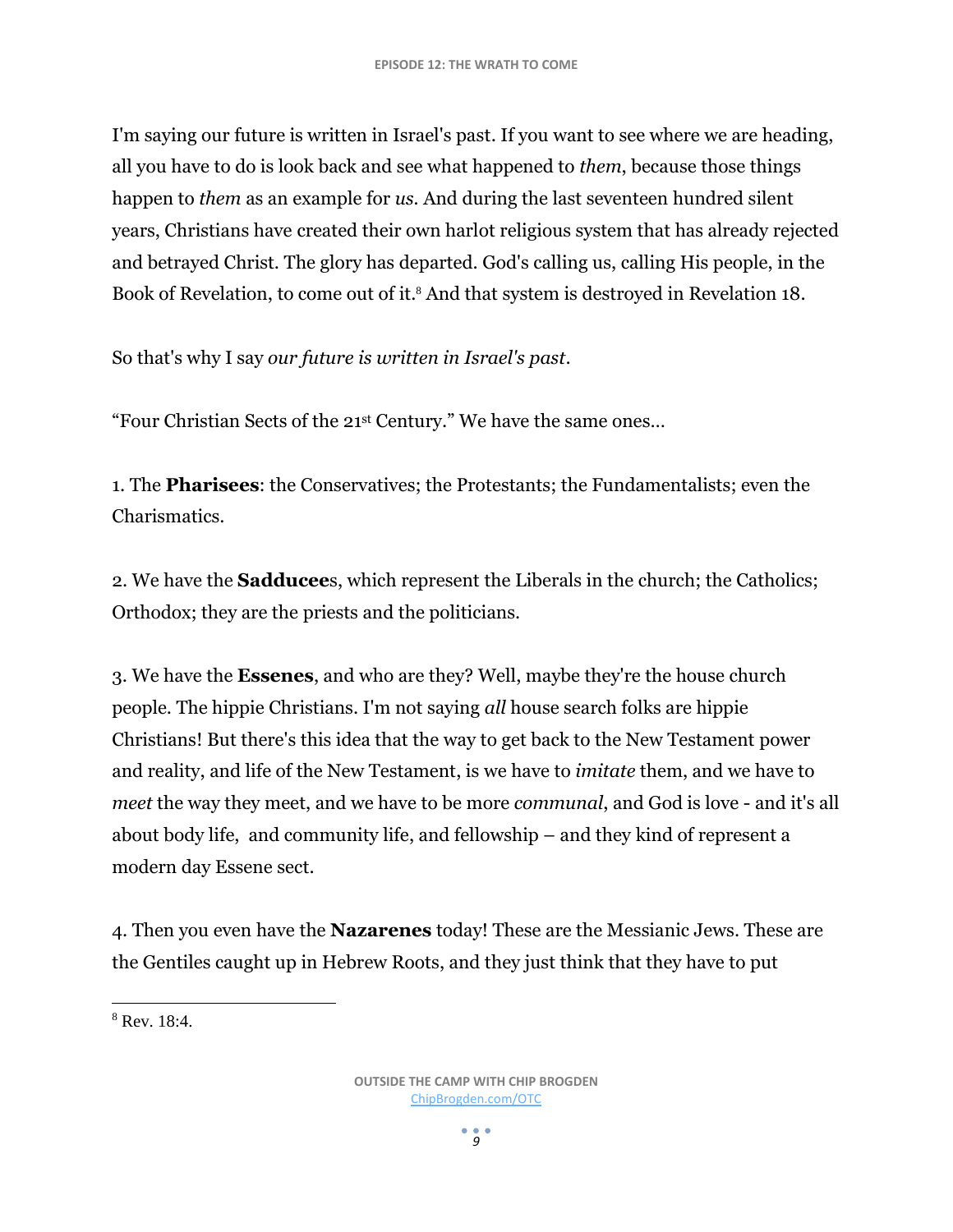themselves back under the Law of Moses in order to truly follow and please God. It's just another religious deception. Not all Messianic Jews believe that they have to submit to the Laws of Moses. But many of them do, and then they lift themselves up and pretend that they have to teach Gentile Christians like me, because we don't *truly* understand the Hebrew culture, or the Torah, or anything. And so they get us to say "Yeshua" instead of "Jesus" and "Yahweh" instead of "God" - and everything we do is *wrong* and everything they do is *right*, and is pure. And before you know it, you've just got another religious sect on your hands.

All these groups are following a church-centered faith. Meaning, their whole existence revolves around where to meet, how to meet, what to do when they meet. And as a sister I talked with this week… she described it very well, so well that I wanted to use it. Describing all of these different groups of Christians focused on church, or focused on house church, or focused on the meeting - where to meet, how to meet, what to do when meeting - she said: *"It is constantly regrouping under a different set of rules."*

That's really all it is, and she's exactly right. Regrouping people under a different set of rules. And it's always: someone has to come up with those rules; make sure everyone is submitted to those rules. So it doesn't matter what the group is. If it's following a church-centered faith it's revolving mostly around where to meet.

That's why I don't care about meetings, I don't care where you meet, I don't care how you meet, I don't care what you do when you meet. My life is not based on a churchcentered existence. My life is not based on meetings - going from one meeting to the next. My life is not based on finding fellowship and like-minded people. I don't care if I find any like-minded people - so long as I have the mind of Christ, there's plenty of likeminded people out there! It's just completely different out here in the wilderness!

*10*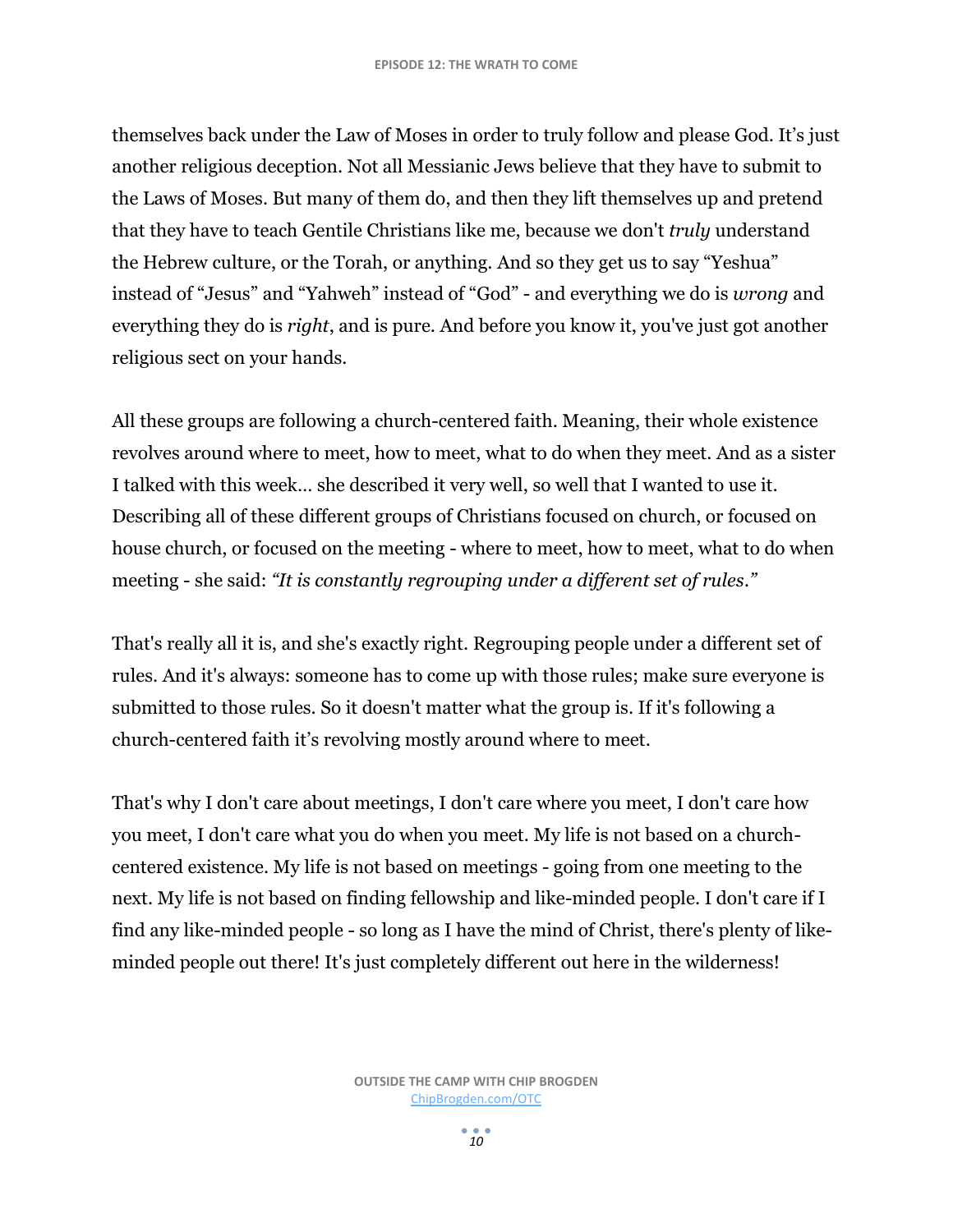See, all these groups gathering together [are] just recreating history. "Nothing is new under the sun," it says in Ecclesiastes. So while these are constantly focused on where to meet, how to meet, what to do when you meet, who are you meeting with, where do you go to church, I don't go to church, I go here, I go there, who do you sit under, who do you follow…

Instead of regrouping under a different set of rules, God says, "Repent! The Kingdom of Heaven is at hand! Repent! Come out of Babylon! And in the wilderness, prepare the way of the Lord! Get out of Jerusalem! Get out of your meeting mentality."

We have a case of Chronic Meetingitis - as if God's whole purpose in sending Jesus to die on the cross was so that we would have something to talk about when we get together in a meeting! That meeting mentality is a hangover from a religious system that God has called us out of.

It's about life. It's about living. It's about real relationships. It's not about the meeting. The meetings are fake. Meetings are…are… are… Ugh. How can I say it? Maybe I've said enough. Meetings are artificial, for the most part. They're just artificial. They're not real. Real life is a lot different from the meeting. In the meeting we have this "Fellowship Fantasy" of how things should be. We regroup people under different sets of rules on how to meet, where to meet, what to do when you meet, who should speak, who shouldn't speak, who's here, who's not here. It's not real. God says, "You've got to repent of all that. You've got to come out of Babylon. Meet Me in the wilderness. Prepare the way of the Lord there in the desert. And the desert will teach you and show you discernment."

Well, I see it. I know many of you see it, and I pray that all of you can see it and experience the freedom and the joy of a Christ-centered faith that is based on

*11*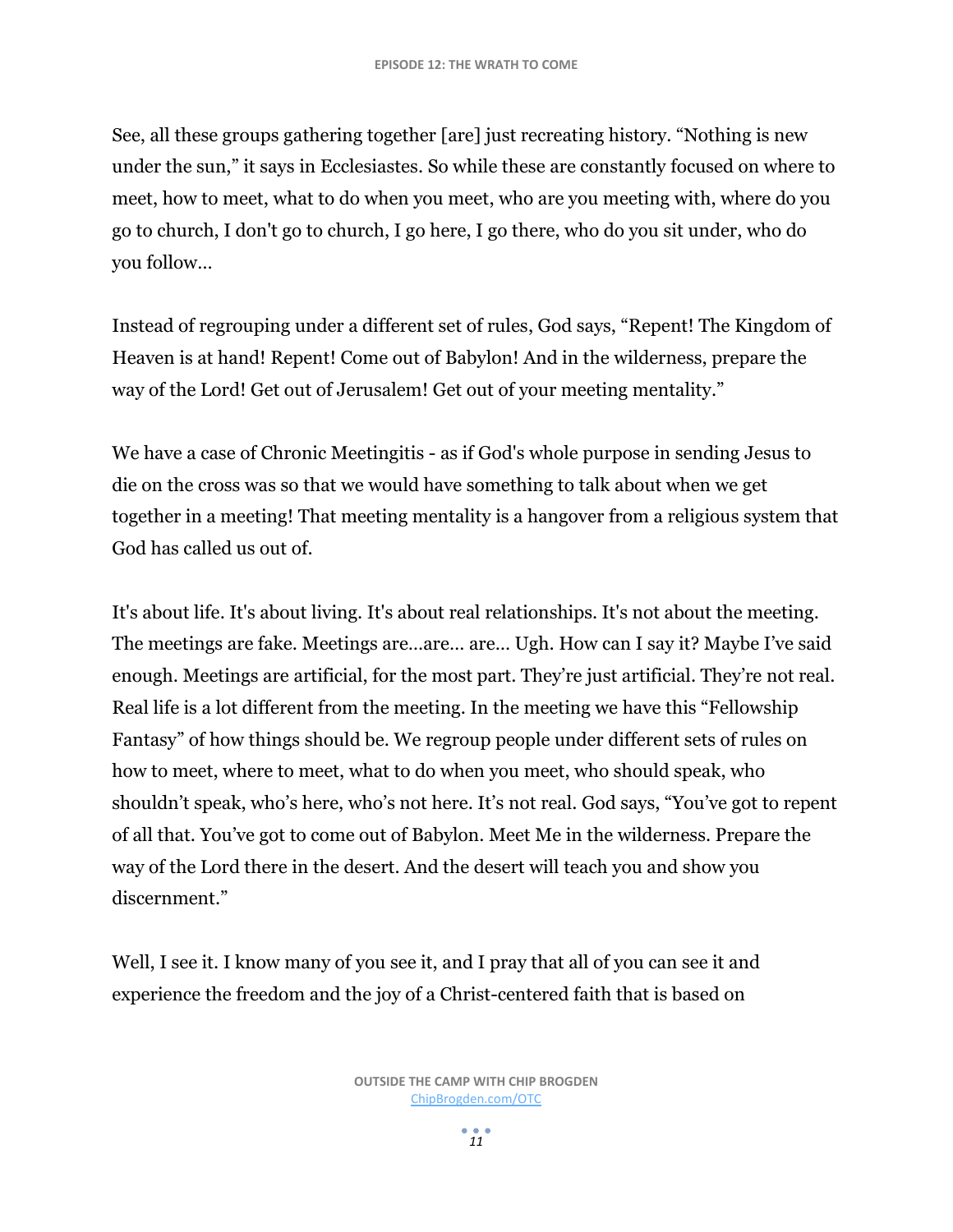relationship, not based on religion. Not based on grouping people together according to belief or doctrine or how they meet or where they meet or what they do when they meet, but based on relationship.

So that is the essence of a Christ-centered faith. A *Christ*-centered faith, as opposed to a *church*-centered faith, is based on *Christ*. And I believe we achieve that when we allow God to bring us into the desert, into the wilderness, to be *reduced to Christ*.

\* \* \* \*

CHIP: Powerful lessons to prayerfully consider. You've been listening to a live teaching that is part of series of teachings titled "[Into the Wilderness](http://www.chipbrogden.com/product/wilderness/)." In this four-part series of messages (over seven hours of teaching) we explore what God's Word has to say about the coming judgment on the harlot church system, and why so many are leaving Organized Religion to follow Jesus "outside the camp." To find out how to get that series, just go to [ChipBrogden.com/teachings](http://chipbrogden.com/teachings) and look for the audio title, "Into the Wilderness." We actually have several dozen audio teachings on a variety of subjects, so if you like what you've been hearing and you want to explore what else we have to offer, go to [ChipBrogden.com/teachings.](http://chipbrogden.com/teachings)

Well, that will do it for this episode of Outside the Camp. Until next time, this is Chip Brogden, reminding you that this is the day that the Lord has made, so make it a good day; and remember that greater is He that is in you, than he that is in the world!

*ANNOUNCER: You've been listening to Outside the Camp with author and teacher Chip Brogden. We hope you enjoyed today's broadcast and found it helpful and encouraging. If you'd like to get additional teachings, audio recordings, books and*